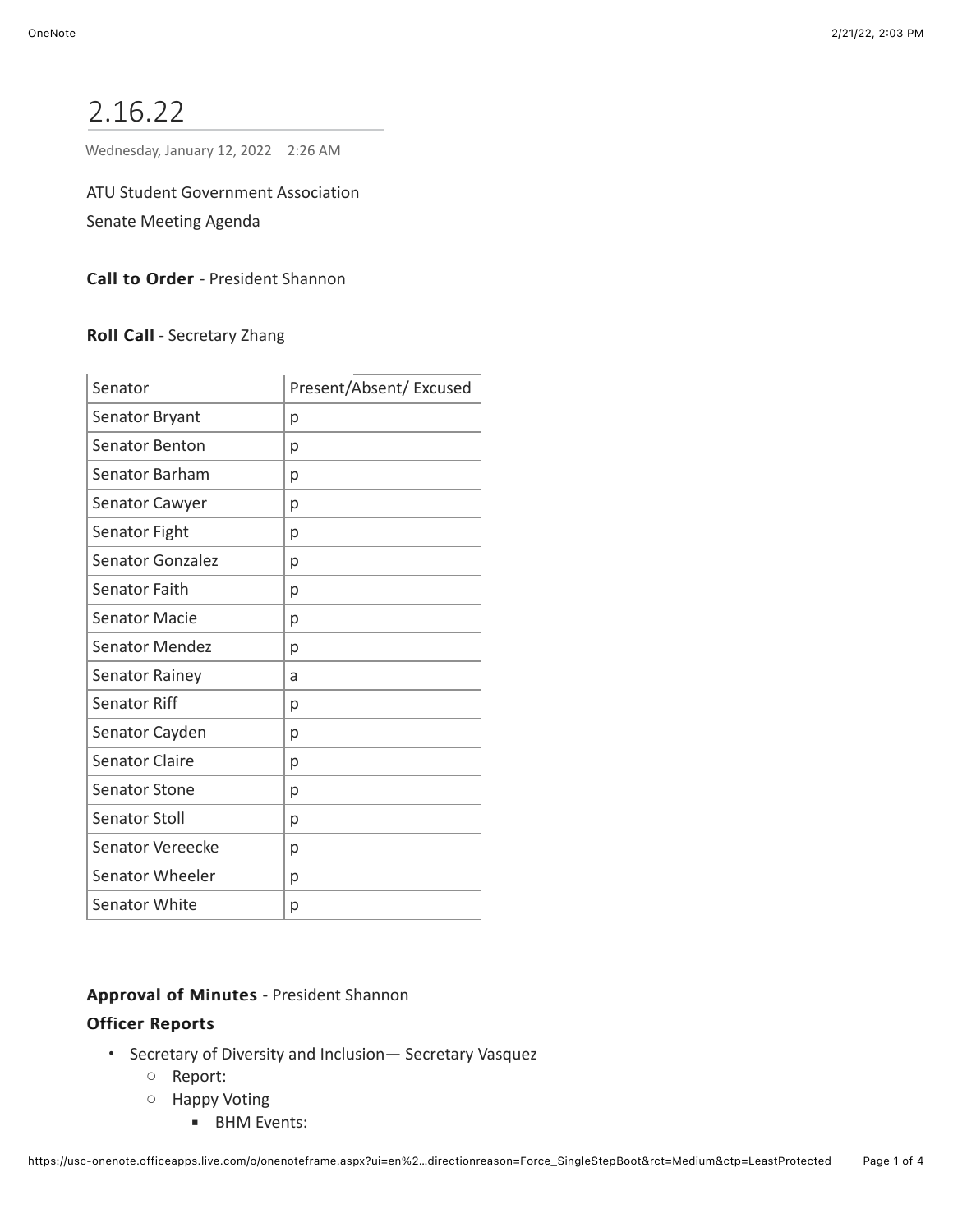- Thursday, February 17th, 2022: Sarah Rector the richest colored girl in the world; Doc Bryan 180; 3:00 p.m.
- Friday, February 18th, 2022: Field Trip to the National Civil Rights Museum
	- Only those who registered will be sent information on that!
- **EXT** Thank you Morgan! She is helping me out by posting the daily BHM post to the SGA Instagram story.
- **■** I will attending the All State Music Conference Thursday and Friday
	- If you need me, both my number and email address are in the Contact Information Tab
- Secretary of Community Outreach— Secretary Brown
	- Report:
		- I am in the works of Brainstorming ideas for Save AR Students Philanthropy the week before spring break. I want the focus to be on preparing Arkansas Tech student to be safe on Spring Break. I am also working with other exec members on the basketball senior night tailgate and events.
		- We will have at least one more blood drive this semester. I am looking at sometime in April.
- Secretary of Public Relations— Secretary Hitt
	- Report:
		- In contact with Marcomm it's looking like photos will either be March 9th or 23rd
		- Posting for elections
		- Posting to BHM so be looking at the story highlight
- Secretary of Internal Affairs— Secretary Zhang
	- Report:
		- Voting form is up on presence, go vote
		- Go volunteer for tabling
- Secretary of Student Development— Secretary Hiland
	- Report:
		- **E** Senate Retreat March 9<sup>th</sup>-REQUIRED
		- Working to put together a tailgate in Tucker Coliseum at 3:30pm next Thursday for the basketball player's senior night
- Secretary of Finance and Administration— Secretary Reynolds
	- Report: \$20,521.45
- Vice President— Vice President Wright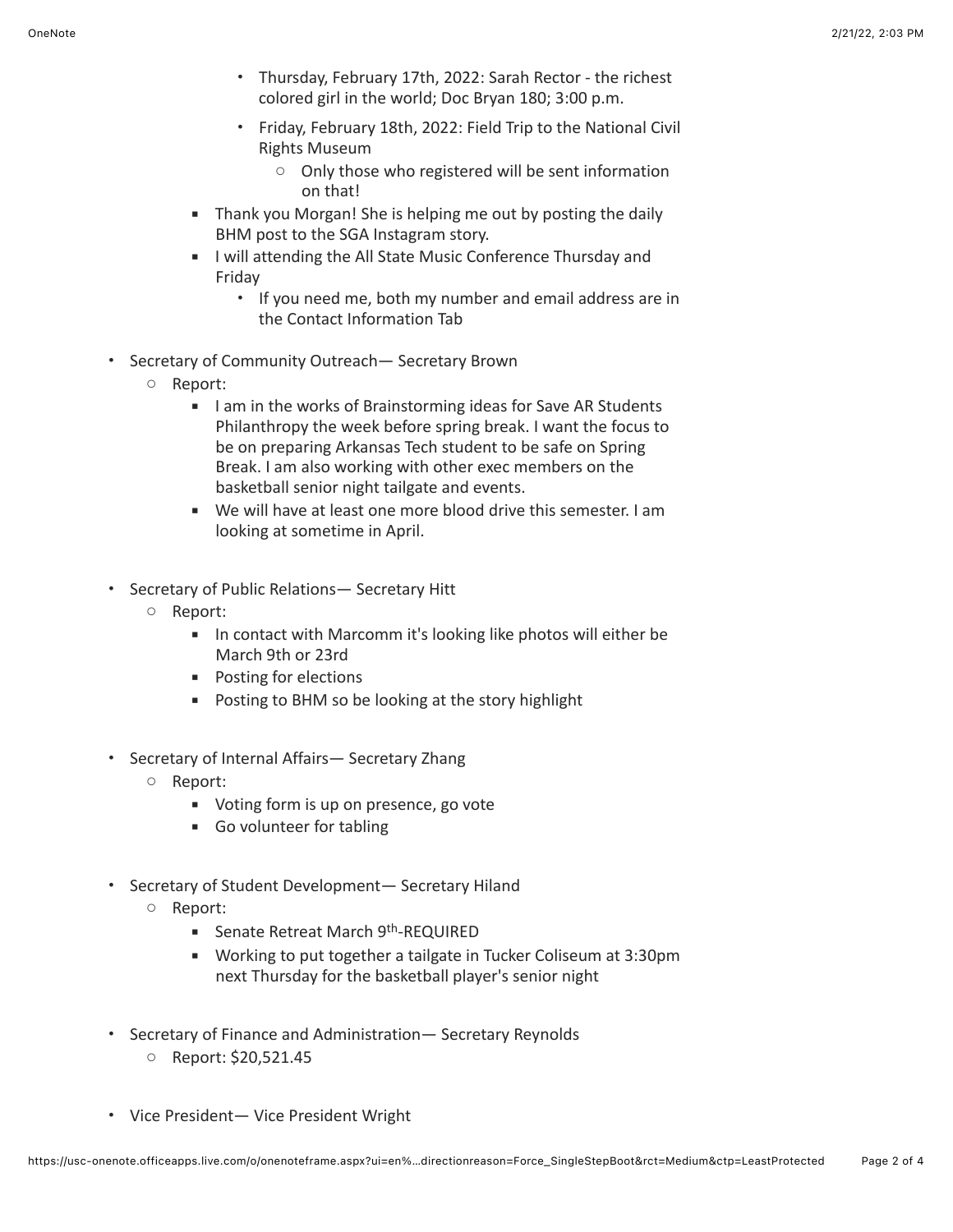- Report: No report
- Committee reports:
	- **EXECOMMITTEE: Senator Fight** 
		- No Report
	- **·** Spirit Committee: Senator OPEN
		- No report
	- **EXEC** Traffic and Safety Committee: Senator Claire
		- Working on some flyers to put mine and P-Safe's information to spread awareness on where to report concerns to.
	- Recycling Committee: Senator Riff
		- No report
	- Food Committee: Senator Sosebee
		- No report
- President— President Shannon
	- Report:
		- Renovation on Jones Hall Meeting
			- Thursday, February 17 2-4 PM DB 242
			- Come-and-go event
			- Anyone from SGA can attend
		- Constitution Review Committee will be brought up next week
		- Finalized calendar will be presented soon for the month of March
		- Dr. Cass email proposal
			- Any questions let me know asap
		- Senator Bryant thank you for serving on the Student Union Planning Steering Committee
		- Polo Day next week

## Advisor Reports Advisor Reports

- Dean of Student Engagement— Kevin Solomon;
	- Report:
		- No report
- Associate Dean for Student Union & Campus Life Chelsea Lairamore
	- Report:
		- No longer a restriction of people for events
		- Mask are still required
		- No more daily health screening
		- Who's Who applications for 2022 graduates due by Friday.
			- Questions or concern- contact me
		- SAB Executive Board applications open March  $1<sup>st</sup>$
		- FSL Welcomes a new sorority, show your support